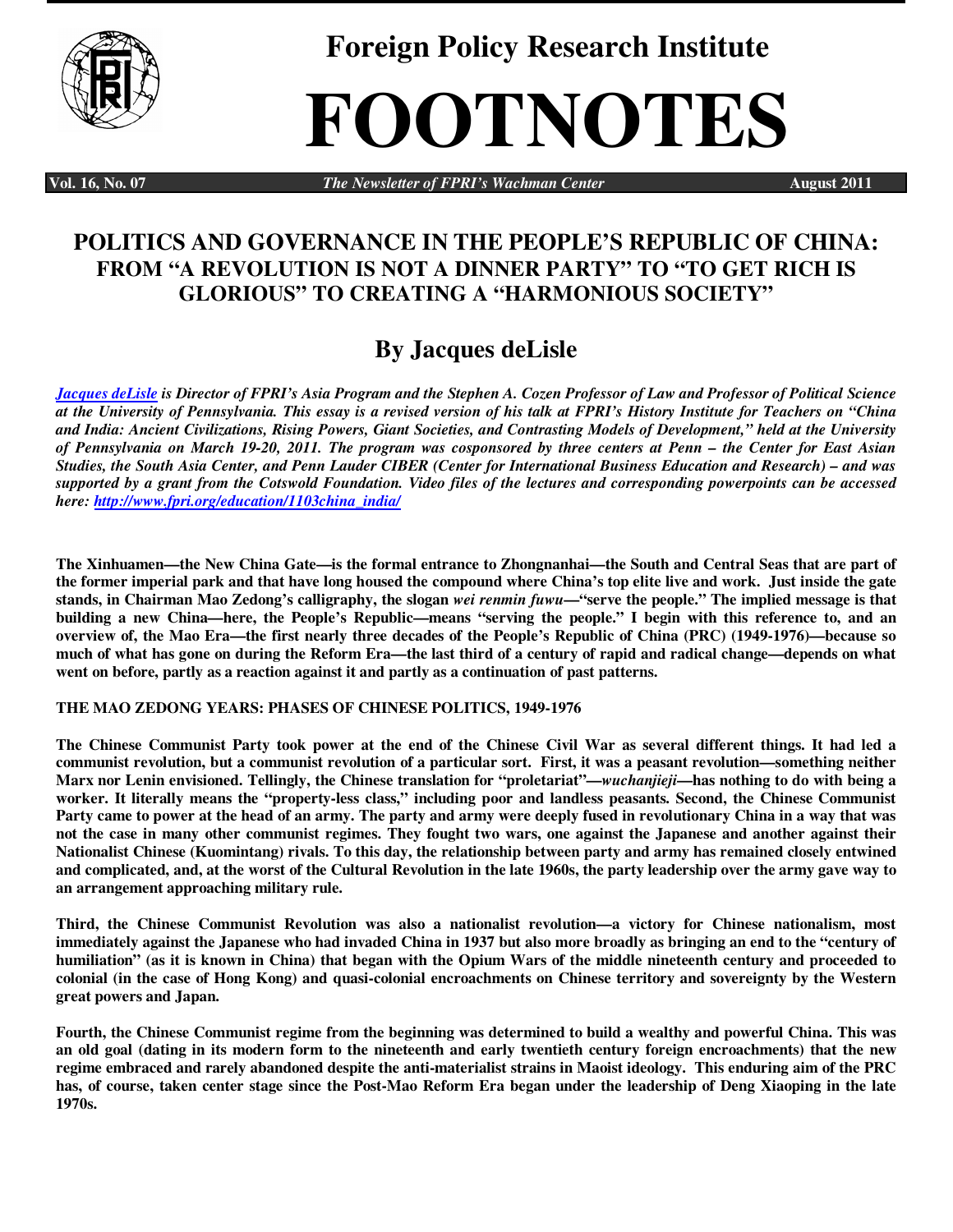**The three decades that followed the Mao years were famously tumultuous, but it is possible to understand their key features by following a conventional periodization while stressing structural parallels that run across the periods. The PRC began with a period of initial consolidation, running roughly from 1949 to 1953. The regime was flush with the success of nationalist revolutionary triumph and the legitimacy that came with it. But the period also was shadowed by concerns, primarily the worry that old enemies lingered: spies, counterrevolutionaries, a defeated Kuomintang that had fled to Taiwan but that had agents on the mainland and that was officially committed to recovering the lost mainland. China's new rulers also were troubled by their need to rely on distrusted holdovers from the prior regime, especially to govern the newly conquered urban areas and their complex economies—areas that had been largely beyond the reach of the rural-based communist movement and the governing bodies it had created up to 1949.** 

**The major events of the period reflected these insecurities. They included campaigns—with archetypically Maoist names like the Three Anti Campaign, the Five Anti Campaign and the Campaign Against Counter-Revolutionaries—that targeted residual enemies, as well as incipient corruption and backsliding from revolutionary ideals. These drives sometimes resorted to radical, Alice-in-Wonderland-like tactics. For example, at a mass trial of counterrevolutionaries in a Beijing soccer stadium, the presiding officials elicited the crowd's support for executing the accused and then pledged that trials resulting in conviction would follow forthwith.** 

**Beginning around 1953 and lasting until around 1958 was a period of "planning, blooming and contending." By the beginning of this phase, the regime had achieved considerable additional success, rapidly consolidating power over the long-fragmented country, eliminating many of the vestiges of the prior regime, and socializing the ownership of the means of production. This socialist transformation of the economy included taking over factories and commercial firms in the urban industrial areas and collectivizing agricultural land and production in the rural areas (following a short-lived initial phase of land redistribution to peasant households). This period also saw adoption of broadly Soviet-style economic policies, including China's first Five Year**  Plan. But it was planning "lite," never as pervasive and detailed as the measures adopted under the Soviet Union's *Gosplan*. **In short, the focus of revolutionary change in this period was on what Marx had called the means and relations of production—building up economic production and especially industrial capacity and transforming ownership to state and collective ownership, thereby eliminating the "capitalist" and "semi-feudal" structures of the prior order.** 

**This was also an era of major construction of political institutions. The first PRC constitution was adopted. Major laws were written. Relatively stable structures of government were put fully in place, including ministries of the central government and provincial and local government organs. The newly massive party-state was rapidly staffed up.** 

**Despite these major accomplishments, the period was also marked by worries and perceived dangers. A principal worry was that after even a few short years in power, the regime was losing its revolutionary zeal. There was a sense that running an increasingly industrial and urban-centered economy required skills that were very different from, and somewhat at odds with, the political orientations and attributes that had defined the party in its revolutionary days. There were already emerging complaints about the way the party-state ruled, particularly among a notoriously critical and politically suspect group: "intellectuals" (which in the PRC lexicon means, broadly, anyone with a high level of education doing primarily mental work).** 

**Partly in response to these concerns, Mao launched the Hundred Flowers Campaign—named after the ancient, but Maoembraced, aphorism "let a hundred flowers bloom; let a hundred schools of thought contend." This invited people in general and intellectuals in particular to voice their concerns. This period of openness lasted only briefly. The political winds shifted abruptly and the Anti-Rightist Campaign followed. This shut down "blooming and contending," which in the eyes of the leadership had been shockingly harsh and out of control. The political and social effects were significant. Encouraging intellectuals to stick their necks out and then chopping them off alienated a group that had been seen as important to achieving vital functions of economic development and governance. They would not be won back (and even then only tenuously) until after Mao's death.** 

**The following period was dominated by the Great Leap Forward. Flush with the success of rapid economic transformation and growth during the preceding period and amid Mao's belief that China had the right version of communism (in contrast to the despised revisionism of Khrushchev's now rapidly de-Stalinizing Soviet Union), Mao and others in the top leadership believed that China could move more rapidly forward with economic development and thoroughgoing social change in line with communist ideals. At the same time, Mao and his colleagues discerned dangers to be addressed: at home, the rise of what was called "bureaucratism" and what Milovan Djilas identified as the problem of a "new class" of party cadres holding seemingly secure and unaccountable power; and abroad, challenges to socialism, including the Hungarian revolt against a Soviet-backed communist order. These gave rise to a sense that communism might be in trouble generally and in China specifically.** 

**What followed was a remarkable and ultimately disastrous attempt to leap dramatically forward in both level of development and nearness to a communist utopia. In rural China, this meant the establishment of giant "communes." These were organizational units in the countryside of many thousands of peasants, on a much larger scale than the preexisting collectives, any historic precedent, and any natural economic area. The communes pooled resources and labor on a vast scale that**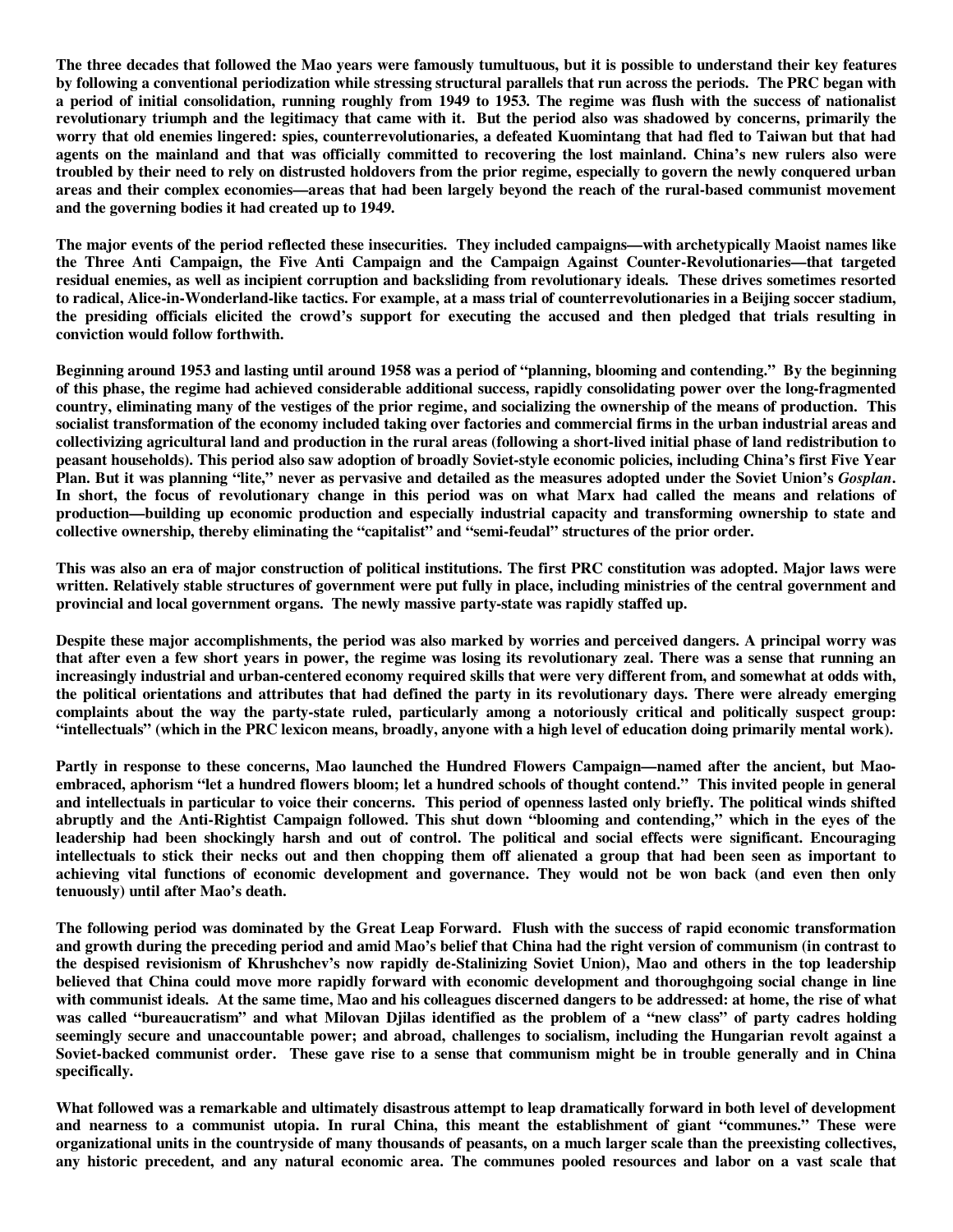**fundamentally delinked work and reward. People were to eat in communal mess-halls, in the early days without restriction on quantities consumed. They were required to turn in their private cooking utensils, which were used as raw materials for "backyard furnaces" that were supposed to help China surpass Britain and ultimately the United States in steel production but that ultimately produced useless lumps of metal.** 

**The aim was to create a landscape of large scale agricultural-with-some-industry collectives that were fairly low-tech but also largely self-sufficient and highly productive. The idea of what revolutionary progress meant had shifted from a relatively orthodox Marxist emphasis on developing the forces of production to a belief in the power of human organization to achieve great things—the heaven-storming ability of the human will when channeled through the right mobilizational mechanisms. Institutionally, the strategy relied on relatively grassroots-level party structures, rather than the state's economic bureaucrats and the remote organs in Beijing whom Mao in particular regarded with increasing suspicion.** 

**Absurdly high targets for production were set, and they were reported met, which led to still higher targets. Grain exactions from the countryside tracked the high reported, not the low actual figures. The combination of bad policy with the bad luck of bad weather and the failure to reverse failed policies promptly led to massive starvation and malnutrition, contributing to tens of millions of deaths. The political consequences were dire, with China's vast peasantry suffering terrible devastation and, in turn, a severe loss of confidence in the regime. At more elite levels, Mao came down hard on perceived challenges to his leadership, undertaking the first top-level purge since the regime's earliest days (most notably of the party and military leader Peng Dehuai, who dared to criticize the folly of the Great Leap) and arguably paving the way for the more widespread assault on senior leaders that came during the Cultural Revolution several years later.** 

**After a few years of recovery from the Great Leap Forward, China began to move toward the last major period of the Mao Era: the Great Proletarian Cultural Revolution. Given the disaster of the Great Leap, it seems odd to describe the Cultural Revolution as coming upon the heels of a preceding period's successes. But the description is partly apt. The Cultural Revolution followed a post-Great Leap period of moderation. With Mao and radical ideas in temporary eclipse, the regime adopted moderate economic policies that were in many ways harbingers of the policies that would later prove so successful in the early years of the Reform Era—decentralization to smaller scale production units in the countryside, greater reliance on material incentives, allowing peasants to farm small plots privately, and so on. Politically and institutionally, there were also attempts to re-instill top-down discipline and accountability and to address ongoing problems of corruption and laxness in party-state structures.** 

**By the early-middle 1960s, there was a sense that China had recovered from many of the horrors of the Great Leap Forward, in large part thanks to the policies of retrenchment and rebuilding that had followed the catastrophe. This coincided, however, with the rising determination of the Great Helmsman (as Mao was called) to undertake one last great intervention to steer the Chinese Revolution in a more radical direction. Mao had developed a sense that the revolution was waning—a sense that had been building for more than a decade but that reached a new, qualitatively more serious level as Mao neared the end of his life. Mao complained that, after the regime's retreat from the Great Leap Forward and Mao's concomitant retreat to a less dominant political role, the party-state apparatus—particularly in Beijing, where Peng Zhen was the top power-holder—had become so "tight" that the Chairman could not "insert a pin." Mao worried about "capitalist roaders" holding power inside the party. He later identified the number one capitalist roader as Liu Shaoqi, Mao's designated heir and the party's archproponent of Leninist structure and discipline, and the number two capitalist roader as Deng Xiaoping, a key architect of the post-Great Leap reforms and, later, China's paramount leader through the first decade and half of the Reform Era. Mao also was concerned about China's youth: young people had had no personal experience of revolution and thus were at risk of becoming insufficiently revolutionary. In Mao's view, they needed to "learn to make revolution by making revolution."** 

**To address these problems, Mao unleashed the Cultural Revolution. It included elite-level purges, first ousting Peng Zhen and then proceeding to topple Liu and Deng and many others. The methods again were striking and chilling. For example, Wang Guangmei (Liu Shaoqi's wife) was subjected to a series of kangaroo court-like show trials by a gang of radical students at the elite Tsinghua University, where her daughter was a student and where she herself had been sent to address the initial wave of Cultural Revolution student uprisings. She and many others among the top elite were subjected to humiliating and sometimes brutal "struggle sessions" in which they were coerced to confess their political errors. Liu Shaoqi died from the mistreatment. Deng Xiaoping's son suffered crippling injuries when he leapt from a window to escape his tormentors.** 

**Much of the violence was initially undertaken by student "Red Guard" groups. In keeping with his desire that they have their own revolutionary experiences, Mao unleashed the students, encouraging them first to attack leaders at their schools. They moved on, with Mao's blessing, to attack higher-level members of the political elite. The mass movements spilled well beyond the schools. Factional groups emerged in, and disrupted, virtually every institution in society, particularly in the urban areas—schools, government offices, workplaces, neighborhoods. The consequences were dramatic: conflicts paralyzed and shut down state and party institutions across much of China; radicals in Shanghai established an abortive Paris Communestyle government; and, in the first full summer of the Cultural Revolution, China stood on the brink of civil war as units of the People's Liberation Army (PLA)—the last functioning public institution—mobilized to back relatively radical and relatively moderate groups. With the possible end of the regime looming, Mao and other leaders moved to end the most radical phase of**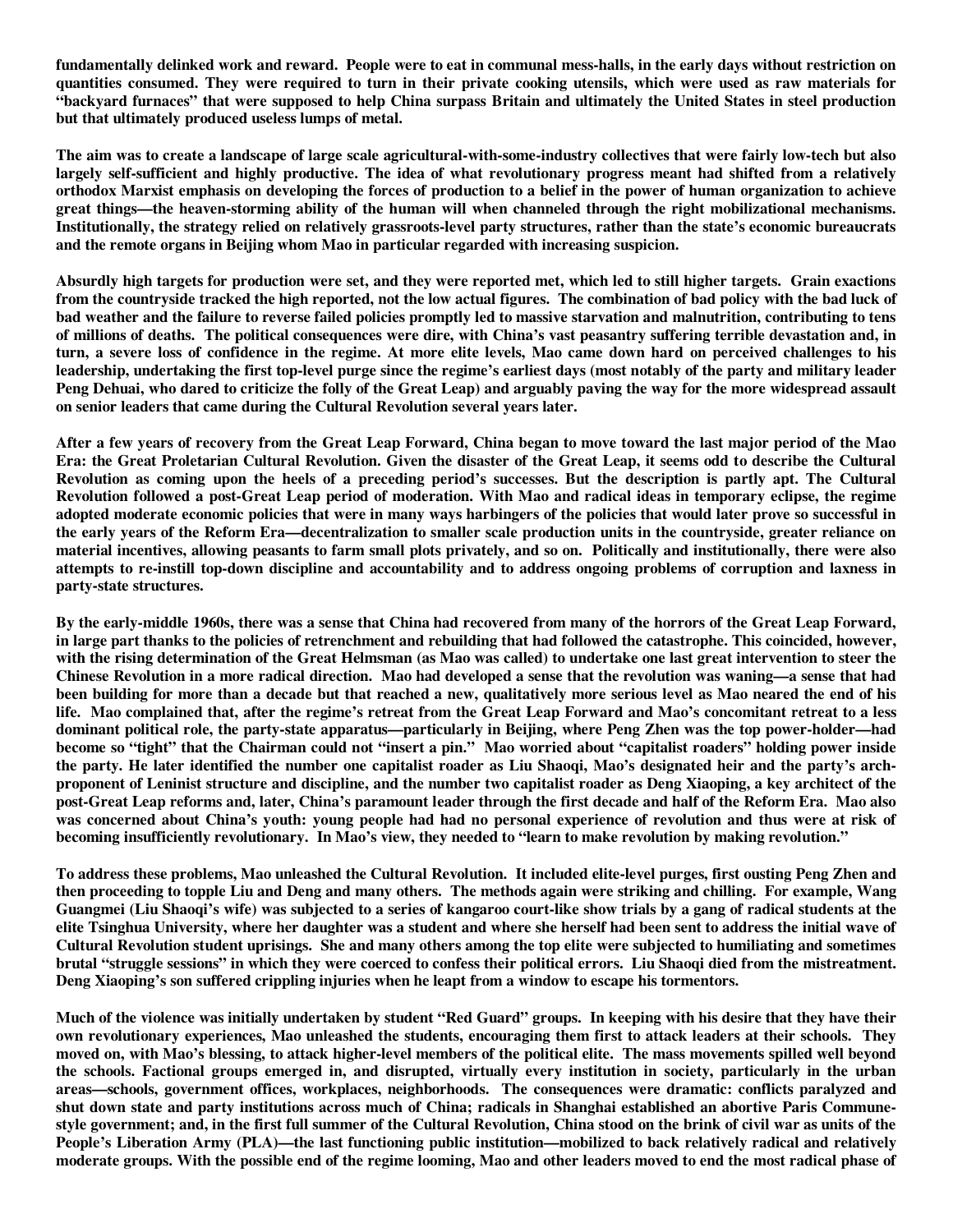**the Cultural Revolution. They shut down the Red Guards and factional groups in society and sent much of the Red Guard generation of students down to live and work in the countryside and factories. They deployed the PLA to suppress disorder and to take a leading role in the new revolutionary committees that were being established to supersede the shattered institutions of party and state. Lin Biao, Mao's acolyte in the PLA and the man responsible for the iconic "little red book" of Chairman Mao's sayings that every Red Guard carried, was designated Mao's "best pupil" and successor. (Learning that his position was as perilous as Liu's had been at the end, Lin soon sought to eliminate Mao and died trying to escape when his plot failed.)** 

**After the most active and tumultuous phase of the Cultural Revolution thus came to a close, there followed a period of reconstruction and relative stability. Government offices and schools reopened. Economic units returned to operation. Deng Xiaoping, the great survivor of Chinese communist politics, was rehabilitated. A degree of normalcy reemerged.** 

**In the early to middle 1970s, additional twists followed. Some aspects of Cultural Revolution radicalism soon reemerged. Mao's wife Jiang Qing emerged as the leader of a "Gang of Four" that pushed for the resurgence of radicalism. Wang Hongwen, the most junior member of the Gang of Four was designated Mao's successor—a symbolic choice that reflected the Cultural Revolution's emphasis on youth but a politically bizarre one given his utter lack of political and governmental experience and gravitas. The Gang of Four instigated a second purge of Deng, who had spent the few years following his rehabilitation introducing incentive-based and somewhat market-oriented economic policies (again presaging the reforms of the post-Mao years). The Gang of Four's triumph proved short-lived. Early in the brief interregnum between Mao and the Deng-led Reform Era, Mao's final designated successor Hua Guofeng (a previously relatively minor figure) presided over the arrest of the Gang of Four and other Maoists at the instigation of a handful of Mao's near-peers among the revolutionary generation leadership who had survived the Cultural Revolution.** 

**The Cultural Revolution meant a good many things, of course. In terms of the focus and meaning of the revolution, the revolution had migrated fully into what Marxist analysis calls the superstructure. In Mao's last years, the key agenda was not building up the means of production or exploiting the power of political organization; politics was about ideological standpoint, the power of having the right thoughts, being in touch with Mao's ideas—which could be redefined retroactively (that is, those who followed Mao's views and instructions circa 1956 or 1963 could be condemned and ousted in the Cultural Revolution because those views were insufficiently radical and Maoist when measured against the Chairman's views in 1966 or 1975). The distinctive idea of the era was that people having the right thoughts—the right inner life—was what was necessary to achieve revolutionary progress. And, as the name of the era implies, culture played a significant role. It had always been somewhat important in Chinese communism, but it became a more central concern in this period. Jiang Qing endorsed several "revolutionary" operas, ballets and such that became the only works publicly performed in China for a time. Earlier, the initial round of purges that ousted Beijing chief Peng Zhen had begun with a cultural focus, in a controversy over how to handle a play about a Ming dynasty official that read as an allegory for Mao's misbegotten purge of Peng Dehuai and prolongation of the Great Leap Forward.** 

**The political and social effects of the Cultural Revolution were transformative. Millions saw their lives severely disrupted and many tens of thousands died. The damage to institutions was massive and lasting. The communist regime suffered severe declines in popular legitimacy and belief in its ideology. One striking indication was the first Tiananmen protests—essentially an anti-Gang of Four popular movement that blossomed on the vast square that is the symbolic political center of China and where Mao had rallied the Red Guards at the Cultural Revolution's opening. The movement erupted amid mourning for Zhou Enlai—China's long-time premier, widely regarded as a moderate, restraining influence on Mao, and an engineer of Deng's first rehabilitation. Mao did not long outlive Zhou, nor did the Mao-dependent Gang of Four. With the Chairman's death, the Gang's arrest and the second rehabilitation of Deng, the stage was set for the opening of the Reform Era.** 

#### **THE REFORM ERA: PHASES OF CHINESE POLITICS, 1978-**

**Especially in its early years, the Reform Era unfolded as "not that" politics. It was a reaction against the Cultural Revolution as chaos and brought substantial rebuilding of party and state institutions and a commitment to prevent relapses into social disorder. It was also a reaction against the Cultural Revolution as tyranny, which meant abandoning demands that citizens zealously embrace a hard ideology and establishing legal and other restraints on abusive behavior by local officials and some private actors as well. What has principally defined the Reform Era, however, is its fundamental shift in economic policies from plan to market and from autarchy to international engagement, and the related adoption of a pragmatic style of governance and policymaking, particularly in shaping and implementing development-promoting economic policies.** 

**Like the Mao years, the Reform Era can be divided into periods with relatively clear turning points. It began in earnest with the Third Plenum of the Eleventh Central Committee of the Chinese Communist Party—the prosaic name for the meeting at which Deng Xiaoping consolidated his, and a pro-reform coalition's, hold on power and set forth the basic policy orientations of the Reform Era. The years immediately following brought fundamental and growing changes in economic policy: decentralizing economic decision-making authority to lower levels in the state and to enterprises, expanding reliance on material incentives, experimentation with increasingly market-oriented policies, loosening once-draconian restrictions on**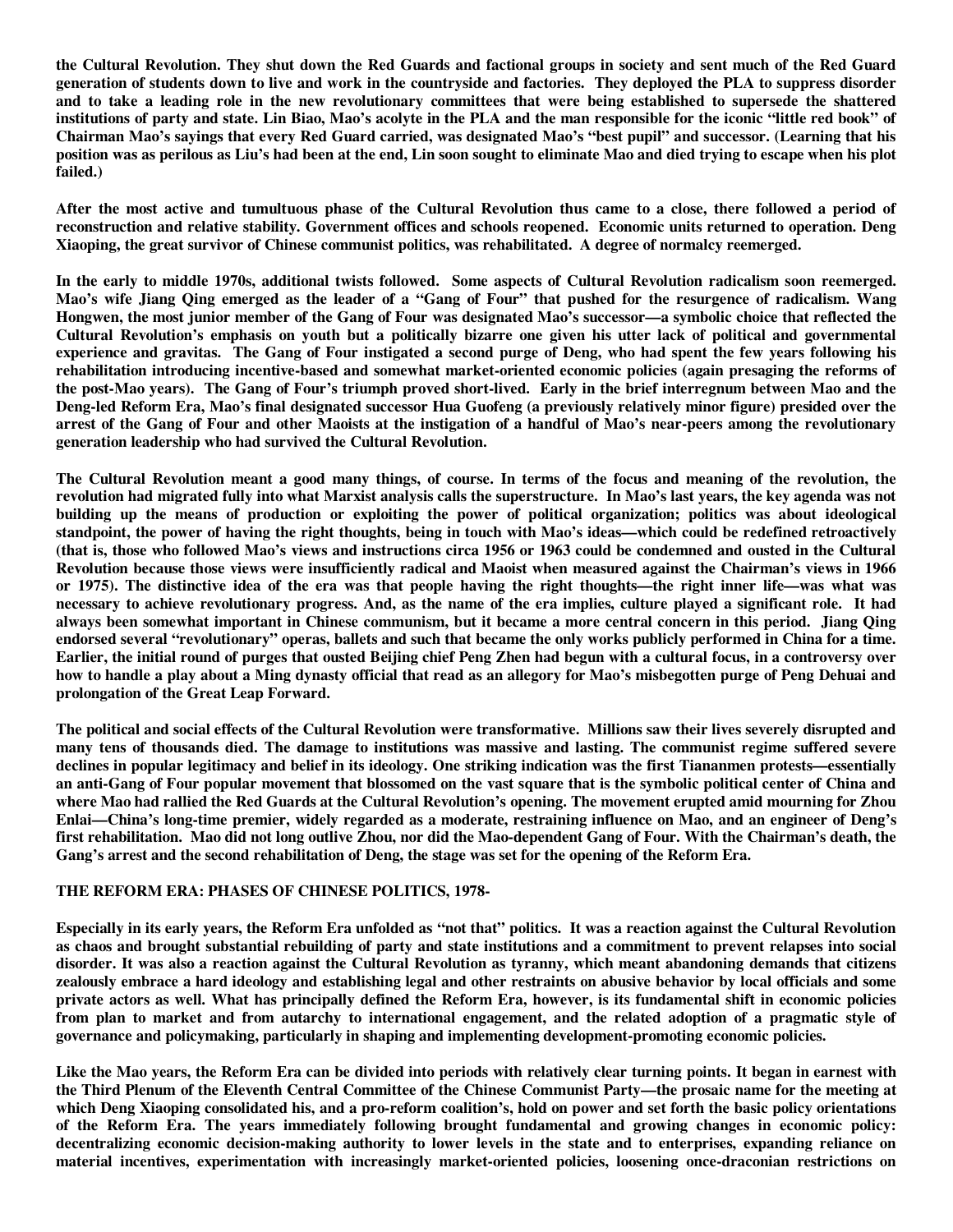**foreign trade and investment, and growing tolerance for private or semi-private forms of ownership. Along with this came further retrenchment of the party-state as the reforms created a sphere of autonomous economic decision-making and social space into which political authorities no longer routinely intruded.** 

**In the first decade of the Reform Era, there was disappointment and in some quarters despair that the regime quashed the early apparent promise of political openness—most strikingly exemplified by the Democracy Wall movement, its sweeping criticisms of the shortcomings of socialism as practiced in China and its heady arguments asserting the need for democracy and human rights. More generally, there were small cycles between comparatively rapid advance for reforms and partial retrenchment and reassertion of control. Still, the reform trends proceeded fairly smoothly until near the end of the 1980s.** 

**The turning point was the Tiananmen Incident of 1989. Once again, leadership instability played a role. Hu Yaobang, who had been Deng's designated successor and a proponent of relatively expansive political reform, was seen as being too soft on liberal ideas and on a small-scale student movement in the middle 1980s. Stripped of power and the general secretary post but allowed to remain on the party's governing Politburo, he had a fatal heart attack during one of its meetings in the spring of 1989. Evocative of Zhou Enlai's death thirteen years earlier, Hu's demise prompted an outpouring of grief-as-support for the comparatively liberal agenda with which he had been associated. Citizens—primarily students from Beijing universities gathered on Tiananmen Square to protest the political pathologies that had emerged after a decade of reforms. Their complaints ranged from parochial issues about university conditions to systemic concerns about official corruption and the failure to fulfill pledges for political reform, including promises of democracy, that were part of the Reform-Era regime's official rhetoric and that had gained in sophistication and currency among intellectuals and on campuses in the middle 1980s. Premier Zhao Ziyang, who had been second to Hu among the rising generation of leaders, was tapped to succeed Hu as Party General Secretary and heir apparent to the officially retired but still in-practice preeminent leader Deng.** 

**Zhao soon fell for much the same reason that Hu had, but in the much more spectacular and tragic context of the rise and suppression of the protests centered at Tiananmen. Threatened by a spontaneous mass movement that was much larger in scale and pressing much more thoroughgoing—and escalating—criticisms and demands of the regime (including calling for the ouster of Zhao's successor as premier, Li Peng, a dialogue among equals of student leaders and party-state leaders, and a list of reforms ranging from economic policies to anti-corruption to free speech), Deng and the top party elders who still wielded decisive power in China imposed martial law and, in the wee hours of June 4, 1989, ordered the army to move on the square. The move led to at least hundreds and, on most credible accounts, thousands of deaths.** 

**At the elite level, the crackdown brought the ouster of Zhao Ziyang, who had at one point gone to the square to express sympathy with the student movement, and his replacement by Jiang Zemin, who had—in the top leadership's view successfully handled smaller scale protests in Shanghai. In the wider society, the specter of Chinese soldiers killing Chinese students struck a blow to the party-state's recently rebuilt legitimacy, particularly among the perennially troubled and troublesome intellectuals and the rising urban middle classes. On the other hand, the regime's argument about the need to prevent chaos had some traction with a wider public, evoking the fear of disorder that has been an ancient and enduring trope in Chinese political culture.** 

**Like Mao but in a very different direction, Deng undertook one last dramatic intervention in politics in his final years. Deng's 1992 "southern tour" (***nanxun***)—a much-publicized trip to the areas in southeastern coastal China where the economic boom associated with market-oriented reform and opening to the outside world had taken off—reinvigorated (some would say relaunched) the drive for reform. In Deng's last years and after, under the leadership of President and Party General Secretary Jiang Zemin and Premier Zhu Rongji, China entered a new phase. The political economy of the Jiang era was about rapid growth, economic transformation and greatly deepening China's economic integration with the outside world (especially through export-led growth and inbound foreign investment). Jiang-era policies were focused on macroeconomic growth and modernization. They evinced little concern for inequality and the consequences of economic development for those displaced, or left behind, by China's break-neck growth and rapid sectoral transformation.** 

**Village-level elections with a modicum of democracy had been introduced in the Deng era. Some vestiges of Mao-era politicization were removed from the criminal laws. And several anti-corruption drives were launched. But these were small moves in an era when political reform was not a high priority and the construction of a socialist legal system focused mostly on putting in place the means for regulating and supporting an increasingly complex economy that was more porous to the outside world, more market-based and characterized by more complex patterns of industrial organization and ownership.** 

**In 2002, the baton began to pass from Jiang Zemin and Zhu Rongji to Hu Jintao and Wen Jiabao. China's first truly orderly—and, in practice, distinctively gradual—transition at the top brought some adjustments in policy and politics. Although the pursuit of growth and development remained defining concerns, the emphasis in the Hu years shifted toward greater concern about equity, the less-developed Chinese hinterland, the increasingly hard-pressed peasantry, the vast part of Chinese society that was not partaking of the astounding affluence of glitzy Shanghai and other coastal metropolises. Wen in particular became popular for his common touch, apparent sympathy with over-taxed rural residents and victims of disasters (from the outbreak of Severe Acute Respiratory Syndrome to the devastating Sichuan earthquake).**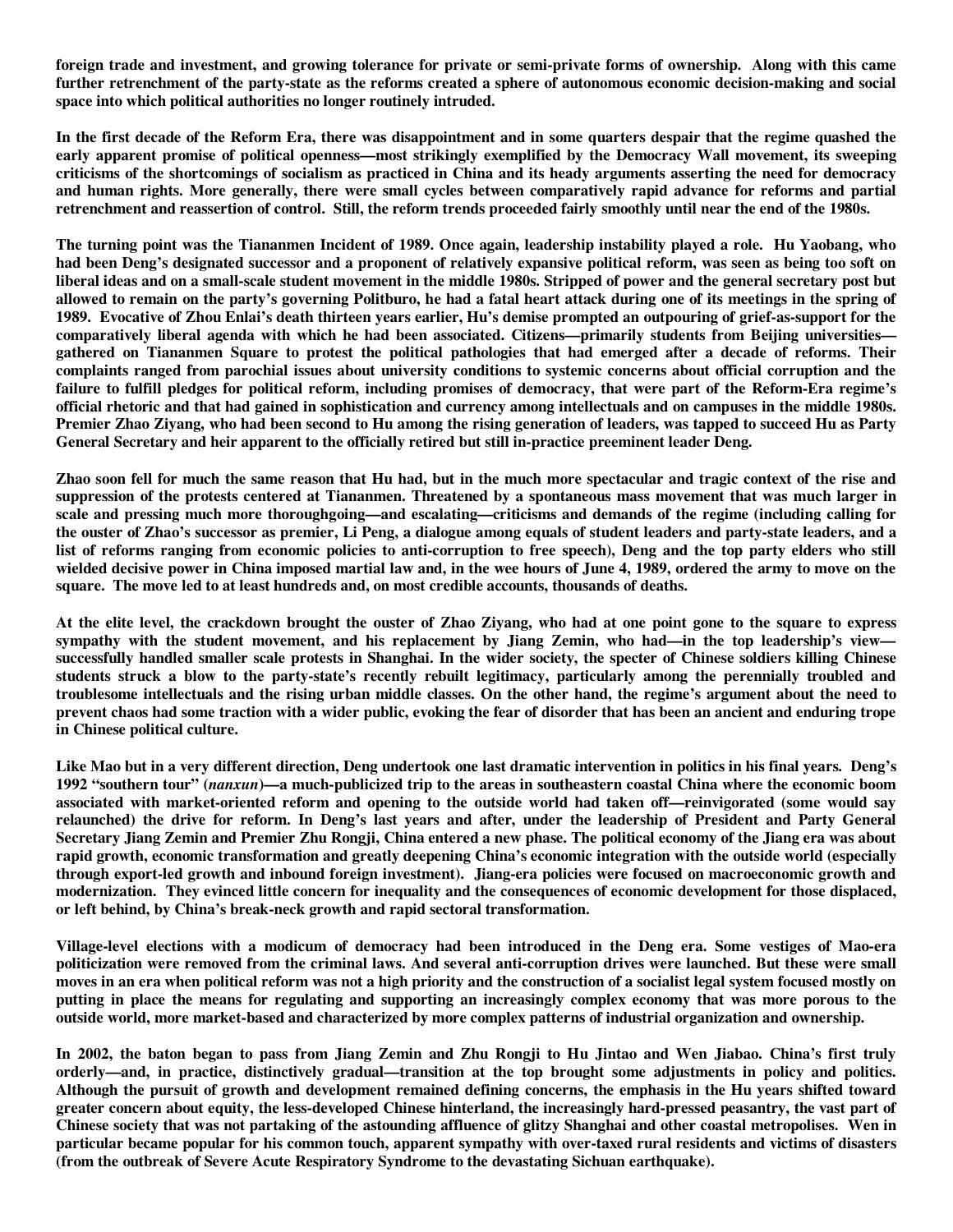**This new populism, however, was not liberal or democratic. The Hu years began with a new emphasis on constitutional governance, brought high-profile amendments that elevated the constitutional status of human rights and private property rights, and witnessed intriguing moves, especially at sub-national levels, toward greater government transparency, public opportunities to comment on proposed legislation and regulation, and grassroots experiments with mechanisms to give citizens expanded if still-informal influence on how they were governed and particularly how revenues were spent. At the same time, and especially after 2008, the Hu leadership sharply repudiated so-called "Western style" democracy as unsuited to China. It halted and in some respects reversed the pro-rule-of-law agenda that the head of the Supreme People's Court and like-minded judges and legal intellectuals had pursued through much of the new century's first decade. And it undertook the harshest repression since 1989 of critics and dissidents—with prominent targets including an internationally renowned artist, a principal author of a prescription for democratic-constitutional reform, and activist "rights protection" (***weiquan***) lawyers who sought to protect citizens from property rights expropriation and other abuses inflicted by or with the complicity of officials.** 

#### **CONTEMPORARY CHINESE POLITICS: POLITICAL INSTITUTIONS AND STRUCTURE**

**I have given the historical narrative of the Reform Era somewhat shorter shrift than the Mao years because I believe that politics in contemporary China is better understood not in terms of chronological phases marked by radical changes, but rather in terms of longer term trends, persisting and evolving political structures, and challenges and issues that have emerged largely as consequences of three decades of reform.** 

**During the Reform Era, politics in China has become significantly more institutionalized at several levels. At the elite level, positions of great power have come back into alignment with formal office. Incumbents of the leadership posts now serve regular terms specified by law and party regulations. Thus, President and Party General Secretary Jiang Zemin and Premier Zhu Rongji yielded to Hu Jintao and Wen Jiabao, and Hu and Wen will in turn step down in 2012 in favor of Xi Jinping and Li Keqiang. To be sure, formally retired leaders continue to exercise influence, but they no longer can expect an indefinite period of influence or, if relatively recent history is a reliable guide, to hold much informal authority more than a few years beyond their incumbency. The top leadership has become more truly collective, leaving behind the Mao and, to a lesser degree, Deng model of a dominant leader wielding partly personal and partly institutional power.** 

**Below the political summit, political institutions have reached a level of stability, complexity and adaptability that seemed unimaginable amid the wreckage of the Cultural Revolution and that far surpasses anything found in the Mao years. The scope of authority of ministries and other central government units, provincial and sub-provincial governmental entities have become far clearer. Although informal connections and opinion groups still matter, laws, rules and policies are made through much more regularized formal—as well as informal—procedures. In the polity more broadly, the top-elite-defined interest and will of "the people" or the "good classes" has given way to a more conventional and generally more stable pattern of "bureaucratic politics" (with bargaining and jostling among major institutional actors) and "interest representation" or "state corporatism" with Chinese characteristics (with party and state entities accommodating and coopting the views of diverse groups in an increasingly complex society).** 

**This relatively robust institutionalization has occurred within (and partly alongside) political structures that remain at least vestigially Leninist and rooted in the pre-Reform Era. Although the Chinese Communist Party has retreated from what had been—always in principle and often in practice—a pervasive role in politics and policy, the party and its leadership have retained a "leading role," setting the agenda for policies and laws and retaining the means (and the claimed right and obligation) to do more. The party deeply penetrates and steers the state. State officials are largely party members who are answerable to party committees within their units and whose appointments and promotions depend on party vetting. Party bodies exercise much power that in other systems would be state or governmental power (including, most strikingly, the authority to, in effect, incarcerate miscreant party members). At the apex of the Chinese political system, the offices of president of the state and general secretary of the party are held by the same person, and the premier and other top government officials are reliably members of the Standing Committee of the Politburo—which is the highest authority within the party and is routinely and accurately described as the most powerful political body in China.** 

**The party hierarchy is nominally bottom-up, with lower levels selecting delegates to the national Party Congress, which selects a Central Committee, which in turn selects the members of the Politburo and its Standing Committee, including the General Secretary. In practice, the institutions operate in a much more top-down fashion. The members of a new Standing Committee and Politburo, for example, are selected through complex and opaque processes in which the preceding (and earlier) generations of top leaders play a large role and the supposed party electorate plays a largely ceremonial one. So too, elections to the Central Committee include some contestation, but generally among a limited slate set by higher elites. The party also has functional and geographical structures. Bureaus or offices within the party have responsibilities for such matters as international affairs, personnel, "united front" work (with non-communist parties and other groups) and so on. Each province (and each of the few large, provincial-level cities) has a party secretary whose power equals and generally surpasses that of the governor, and the pattern is replicated at lower levels.**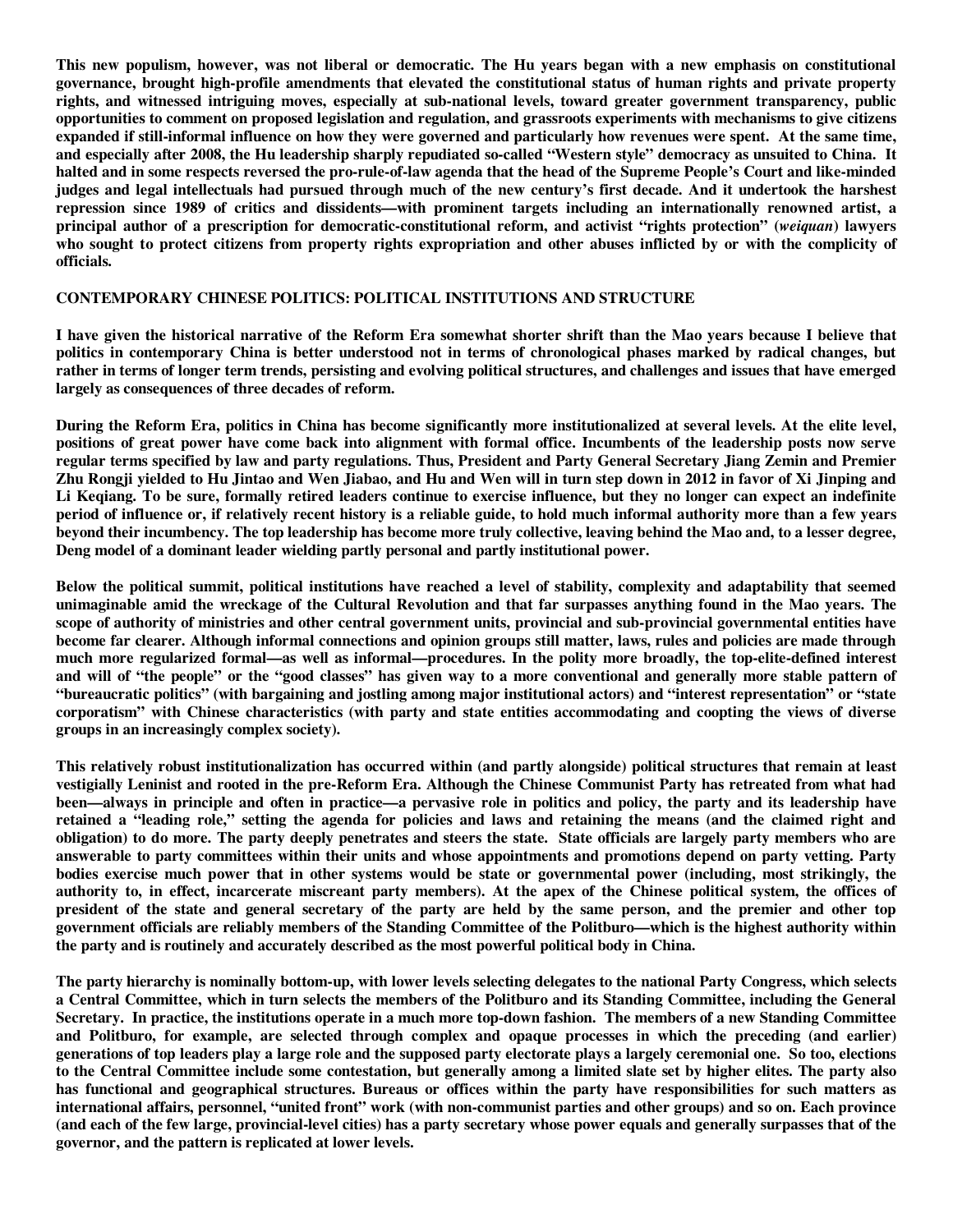**The state structure is in many respects parallel. Legislative institutions are nominally "bottom up," selected (except at the most basic level) by means of indirect election, with lower-level people's congresses selecting higher-level ones, including the highest-level National People's Congress (NPC). In practice, the selection process is one of limited contestation. Even the direct popular elections at the most basic-level people's congresses are constrained, with unorthodox or opposition candidates almost never winning. In theory, the NPC (including its Standing Committee) wields supreme sovereign power, interpreting and amending the constitution, making the laws and selecting top state and government officers. In practice, many of the NPC's constitutional powers have lain fallow. Much legislation is shaped by the party and drafted by government ministries. This executive dominance has faded somewhat in recent years, as the NPC has acquired a larger and more professional staff and has developed, or come to represent, distinctive policy viewpoints. Interestingly, it has often taken relatively "conservative" or "populist" stands, delaying or weakening some of the more ambitiously pro-market and socialism-dismantling legislation, including on matters such as bankruptcy (an issue vitally important to employees of inefficient state-owned industrial enterprises) and property rights (where more robust protections drew fire for going too far in allowing privatization of the most fundamental of collectively owned assets). The NPC's nominal power to choose state and government leaders is in practice exercised through a more shadowy and informal process steered by the existing party-state leadership.** 

**Much of the work of the Chinese state occurs on the executive side. Headed by the premier, the State Council and its subordinate commissions and ministries (such as the Ministry of Commerce, the Ministry of Finance and a commission overseeing state-owned assets) comprise the functionally differentiated and nationally centralized structure of the Chinese administrative state. The ministries draft laws, make and implement rules within their areas of authority and press their agendas in the informal bargaining and tussling of top-level bureaucratic politics. This functionally defined structure coexists with a geographic one. Each province has a provincial governor and provincial government and the structure is largely replicated at lower levels. The result of this structure is a pattern of "dual rule" in which the provincial branch of a central ministry (say, the Henan Bureau of Commerce) is accountable both to its headquarters in Beijing (the Ministry of Commerce) and to the local government of which it is a part (Henan province). This creates a problematic and pervasive tension between**  *tiao* **(the vertical structure) and** *kuai* **(the geographic "piece"). The principal complaint during the Reform Era—which began with a wave of decentralization of power over economic policy and economic actors—is that** *kuai* **has come to dominate** *tiao***, bringing excessive decentralization and inadequate responsiveness to central directives and discipline.** 

**At the broad base of this pyramidal structure are the grassroots and, more generally, lower-level cadres who are the contact points between party-state and society, who interpret and implement the party's and state's directives, and who must do much of the hands-on work of governing. In recent years, there has been a good deal of concern and some flux in the metrics higherups use to evaluate lower-level (including grassroots) cadre performance. The economic performance of the areas in their jurisdiction has consistently been a principal criterion. Maintaining social stability has become an increasingly important component, potentially ruinous to a career when it is not satisfied. Particularly in the rural areas, keeping birth rates within the bounds established by sometimes-draconian population control policies has been another key factor. And in recent years there has been growing talk of "green GDP" (that is, environmental performance) and other "human development" or wellbeing-based measures of performance.** 

**In addition to the major institutions of party and state / government, China's institutional structure includes the courts and the military. The People's Liberation Army occupies a peculiar and comparatively autonomous place in the PRC political structure (as it does in Chinese communist history). Departing from the internationally common model of subordination to a Ministry of Defense (and, in turn, the premier and/or president), the PLA answers largely to a Central Military Commission, the chairmanship of which is the third of the "big three" posts (along with state president and party general secretary) now regularly held by China's top leader. The courts in China are comparatively weak, with extremely limited powers of judicial review, formal accountability to legislative bodies at the same level, staffing by party-vetted judges, and (although the pattern is increasingly complex and uneven) vulnerability in some cases to much political influence and interference.** 

**As this all indicates, the Chinese political system has some distinctive and some broadly Leninist or residually communist traits. But it also has much in common with the "East Asian Model" (derived from the experiences of Japan, Korea, Taiwan and other similar entities during their periods of rapid development) and, more generally, the "authoritarian developmental state." The key features of these models (and especially the East Asian Model) include many parallels to Reform Era China. The dominant policy goal has been rapid economic development by means of: market-consistent and relatively internationally open economic policies, but ones steered and constrained by the state; largely informal relationships between state regulators and regulated firms; and relatively informal, not densely law-governed economic relations among economic actors themselves. This all has coexisted with an absence of democratic politics: a lack of meaningfully contested elections for positions that exercise real political power; an absence of government truly under law; and repression of political dissent.** 

**On some accounts, the "East Asian culture" (with its values of harmony, hierarchy, group-orientation, and so on) that China presumptively shares with the avatars of the East Asian Model resonated with and supported this model (and potentially limited its replicability elsewhere). On other accounts, the explanatory factors lay in more structural or situational factors, including the advantages that "late developing" states have in discerning a policy path to growth and transformation, and the disciplines and opportunities presented by the positions that they could occupy in a relatively highly integrated global**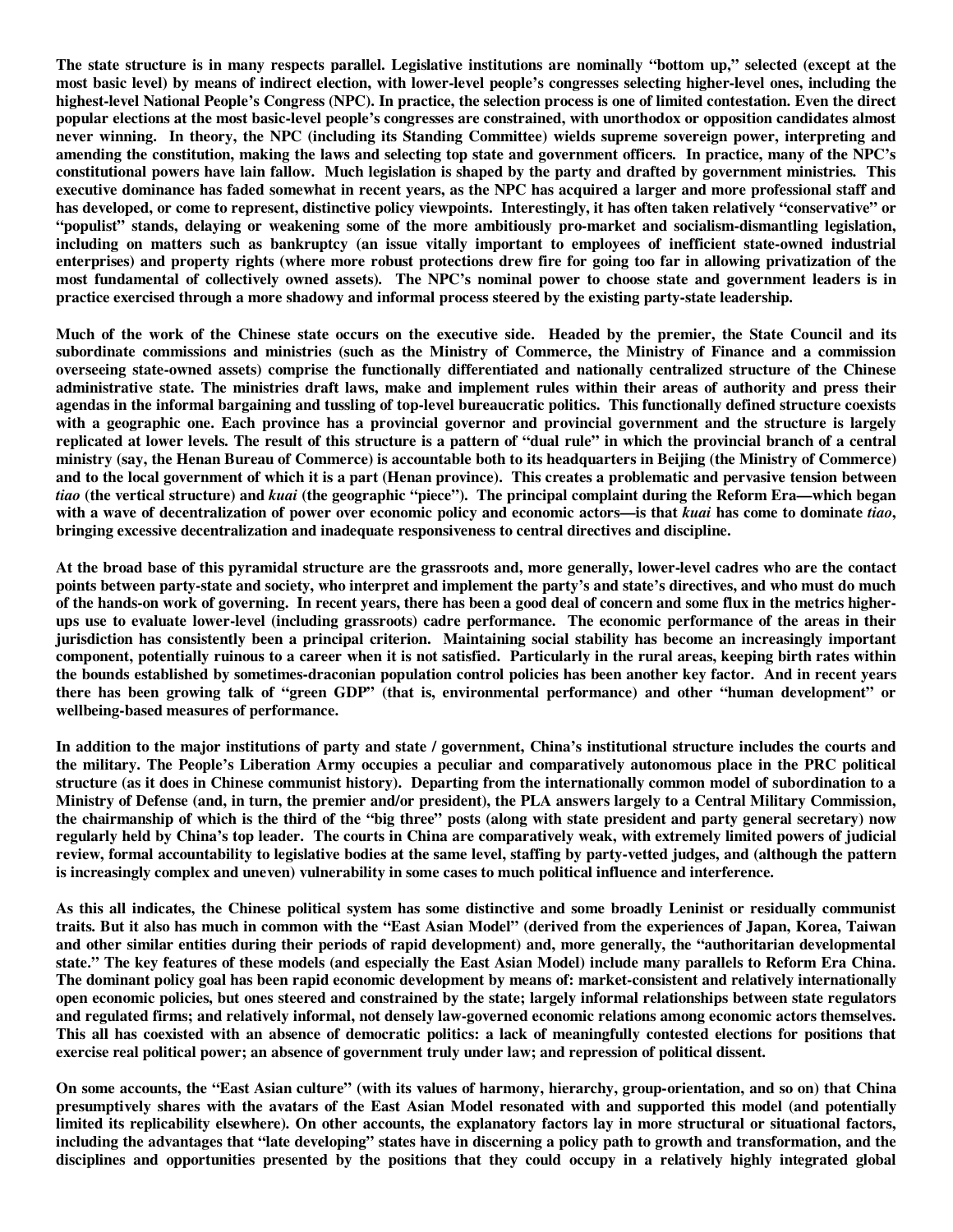**economy. In the East Asian Model's exemplars, of course, growth eventually slowed and authoritarian politics gave way to democracy, but only after reaching levels of development well above that of today's China and amid international and domestic pressures for political change that the regime in Beijing has not yet felt.** 

#### **CHINA'S AUTHORITARIAN POLITICS: NEW CHALLENGES BORN OF REFORM**

**The crucial political question for contemporary China is whether its authoritarian political order can remain resilient amid new and daunting challenges—ones that are in many ways products of the economic success of the first waves of reform policies. From early in the Reform Era, the Chinese regime has relied on "performance legitimacy." Deng famously declared, "to get rich is glorious" and, compared to pre-Reform-Era baselines, China as a whole has enjoyed extraordinary increases in wealth: three decades and more of roughly double-digit growth leading to a GDP of nearly \$4 trillion and to per capita incomes that have moved China into the lower-middle income group in the World Bank's rankings; the biggest povertyreduction program in human history, lifting 300 to 400 million people above the very low standard commonly used in international comparisons; life expectancy, literacy and infant mortality rates well above the norms for countries at China's income level; a burgeoning middle class now nearing 100 million, and all that comes with it—tens of millions of private cars, more cellphone users than there are people in the United States, and so on.** 

**But new challenges have come with this success. According to the Pew Global Attitudes survey, large majorities of Chinese citizens view inflation, inequality, corruption, pollution, and, increasingly, product safety as "big" or "very big" concerns. Growth has bred severe economic inequality. China's Gini coefficient—the standard economic measure of inequality—is significantly higher than in most developed countries, much of East Asia and many other developing countries. Urban to rural per capita income rations are more than 3:1. The per capita income gap between China's richest and poorest provinces is an order of magnitude. The gap between the rich cities of the coast and the less developed and more rural hinterland is cavernous and growing. China has more than 100 billionaires (in U.S. dollar terms), second only to the United States. At the same time, many millions of peasants live in primitive conditions and 100 to 200 million internal migrants have left their homes, often to work at insecure jobs for modest wages in China's vast manufacturing and construction sectors.** 

**This rising inequality, and discontent about some of the policies and practices that have produced it, have been among the key sources of China's mounting problems of social unrest. The number of "mass incidents"—a term with no clear or official meaning but that is generally thought to refer to protests of a relatively substantial scale or disruptive effect (and perhaps triggering a response from public security units)—has climbed sharply in recent years. It is now estimated at well over 100,000 annually. Less dramatically, millions of aggrieved citizens file petitions with the government and courts and the like (sometimes through special "letters and visits" offices at government and judicial organs) to register their complaints and to seek redress. Their grievances focus primarily on abuses at the hands of authorities or the authorities' inadequate fulfillment of their roles, including protection of citizens' rights and safety. Pervasive problems and, especially, dramatic incidents fuel media storms (often crossing the platforms of an increasingly free traditional media, harder-to-control nontraditional webbased media, and a burgeoning universe of web-postings) that reflect, and sometimes stoke, popular discontent with how China is governed (or not governed). Concern about these developments and what they portend—and the need to respond underpinned the defining slogan of the Hu Jintao years: the quest for a "harmonious society."** 

**Among the biggest sources of discontent and unrest in recent years has been property seizures. Local governments, often acting in collaboration with real estate developers, have been taking urban land for redevelopment without the consent of and with below-market compensation to—residents and businesses. Sometimes the victims of expropriation resist. This is the phenomenon of "nailhouses"—houses whose occupants are tough as nails and who risk being hammered down by the authorities. Sometimes, the houses quite literally stick up like nails, as in the case of the famous Chongqing nailhouse which perched precariously atop a small pillar of earth as the area around it was dug out for a construction site. The media savvy couple who owned the Chongqing house waged an impressive media and blogosphere battle and won a very substantial increase in compensation over the initial price offered. But that relatively happy outcome is rare among urban residents facing expropriation.** 

**In some rural areas, the land expropriation problem is severe. Especially at the fringes of China's burgeoning cities, peasants who hold multi-decade land leases (the consequence of the policies of returning to household farming that were the cornerstone of the first wave of reform) have faced forced surrender of their land rights. There are rules for compensation. But the terms are somewhat vague and flexible. Payments sometimes are diverted corruptly before they reach those whose rights are taken. Sometimes peasants lack the documentation needed to establish their rights. And the maximum compensation to which rural residents and communities are entitled is based on the relatively low value of agricultural land, not the vastly greater market value of the land once it is taken and reclassified as urban land available for commercial, industrial or urban residential construction.** 

**The regime has responded with some regulatory measures to address this growing source of rural discontent and the hardpressed economic conditions of much of China's vast rural population, and to limit urban expropriation as well. As in many areas, implementation has been problematic (not least because local officials and local governments capture a large portion of**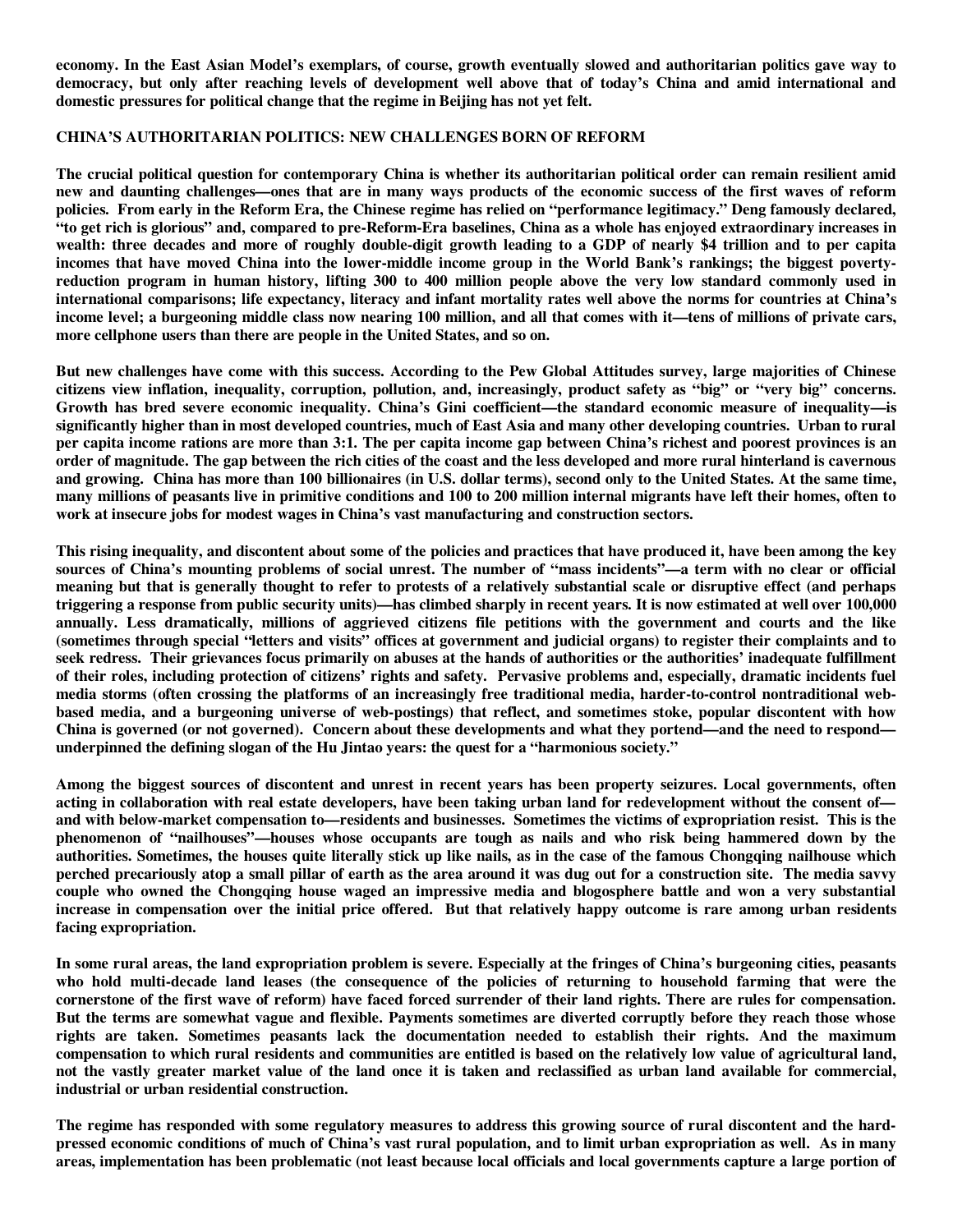**the economic surplus from real estate development), and the pro-equity policies have been modest in conception.** 

**Environmental concerns are another trigger for popular dissatisfaction and action. Pollution is a serious problem, with China being home to more than half of the world's twenty lowest air-quality cities, with more than two-thirds of its major waterways severely polluted, and with Chinese (who comprise less than one-fifth of the world's population) suffering nearly one-third of the world's premature deaths due to pollution. Environmental issues have become a major trigger for popular protests (tens of thousands per year) and a major focus of China's emerging (although often besieged) NGO sector. In one remarkable (but rare) example, largely middle class protesters stopped an already-green-lighted chemical factory in the coastal city of Xiamen in 2007.** 

**Several crises and scandals have become the focal points of another broadly related set of challenges born of perceived failures by the authorities to fulfill the fundamental—and, indeed, Confucian—duty of a good government: to keep the people safe. (This failure also has cast doubt as well on the regime's ability or will to follow the sage—and, indeed, Confucian—advice that remaining in power requires retaining the confidence of the people.) Among the most dramatic recent instances were the melamine-tainted milk product scandal and the Sichuan earthquake. In both cases, government failure to regulate—to detect and police food safety in a sector already known to be beset with such problems, and to enforce building codes in the construction of schools which collapsed at a disproportionately high rate in the earthquake zone—led to popular anger over the regime's failure to keep people (and particularly children) safe. Central authorities reacted with a combination of harsh penalties for dairy company officers, some punishments for local officials, expressions of sympathy and commitments to improve regulation, imposition of restrictions on initially critical press coverage, quashing of lawsuits brought or contemplated by parents of killed and injured children, and state-structured, relatively modest and in-principle discretionary compensation to victims.** 

**Corruption scandals have been a more perennial variation on this theme. According to the World Bank cross-national comparisons, China ranks at around the thirtieth percentile from the bottom, ahead of Russia and some Southeast Asian states but far behind other large economies and the rest of East Asia. Notorious cases include the mid-1990s mayor of Beijing who was convicted for corruption in real estate development deals, the mid-2000s party chief in Shanghai who was jailed for misusing state pension funds (among other offenses), and the head of the state food and drug administration who was executed in 2007 for taking bribes to improperly approve drugs.** 

**Other high-profile incidents arise from lower-level officials' abuses of citizens that catch on with the media (both old and new), among reformist and critical intellectuals and in popular consciousness. Sun Zhigang was a student mistaken for a migrant worker, taken into custody and beaten to death in a center where illegal internal migrants were kept pending forced return to their lawful place of residents. Cop-killer Yang Jia's case garnered significant public sympathy, partly because of popular anger over broader patterns of police malfeasance and partly because China's criminal justice system made so little accommodation for an obviously mentally ill defendant. To many Chinese observers, there was something all too typical—even paradigmatic—about the meme-generating incident in which a local official's son expressed confidence in his de facto immunity in a hit and run case by proclaiming "I am the son of Li Gang."** 

**So far, recent popular anger and discontent have targeted primarily the lower reaches of the party-state. There has been no hint of a repeat of the protests that led to the 1989 Tiananmen Movement's challenge to the top leadership's authority (although this is in part attributable to the regime's determination to prevent something like that from happening again). Opinion polls—including ones conducted by neutral and even foreign entities—show much popular dissatisfaction with local government and much higher ratings for the central leadership (although there are reasons to be somewhat skeptical about these results, given that such answers are consistent with the regime's own narrative).** 

#### **RISING TO THE CHALLENGE? PATHS OF REFORM, REACTION AND RESILIENCE**

**It is clear that Chinese leaders know they face problems of existing or potential discontent and delegitimation. They and their advisers are also well aware of the arguments that China's Reform-Era successes—which have created an increasingly wealthy and economically and socially complex and sophisticated society, a large and rapidly growing middle class, and a country that has become greatly open to myriad foreign influences—may create pressure for profound political change. As one would expect of a party that triumphed against initially long odds and a regime that has survived several mortal perils (including some of its own making), China's rulers and those who advise them have considered several ways in which they might rise to meet these challenges, pursuing some while rejecting others.** 

**First, democracy—long a part of Chinese communist rhetoric—would be, if implemented, a fundamental political change. China still ranks near the bottom of all major international comparative indices of democracy. In the World Bank global governance metrics, China scores far lower on the factors that capture level of democracy than it does on government effectiveness or even rule of law and control of corruption. Reform-Era China has experimented in limited ways with democratization. Beginning in the 1980s, China introduced elections at the village level. More than half a million rural localities hold elections now, but the extent of democracy varies. Roughly one third have free and open nominating processes.**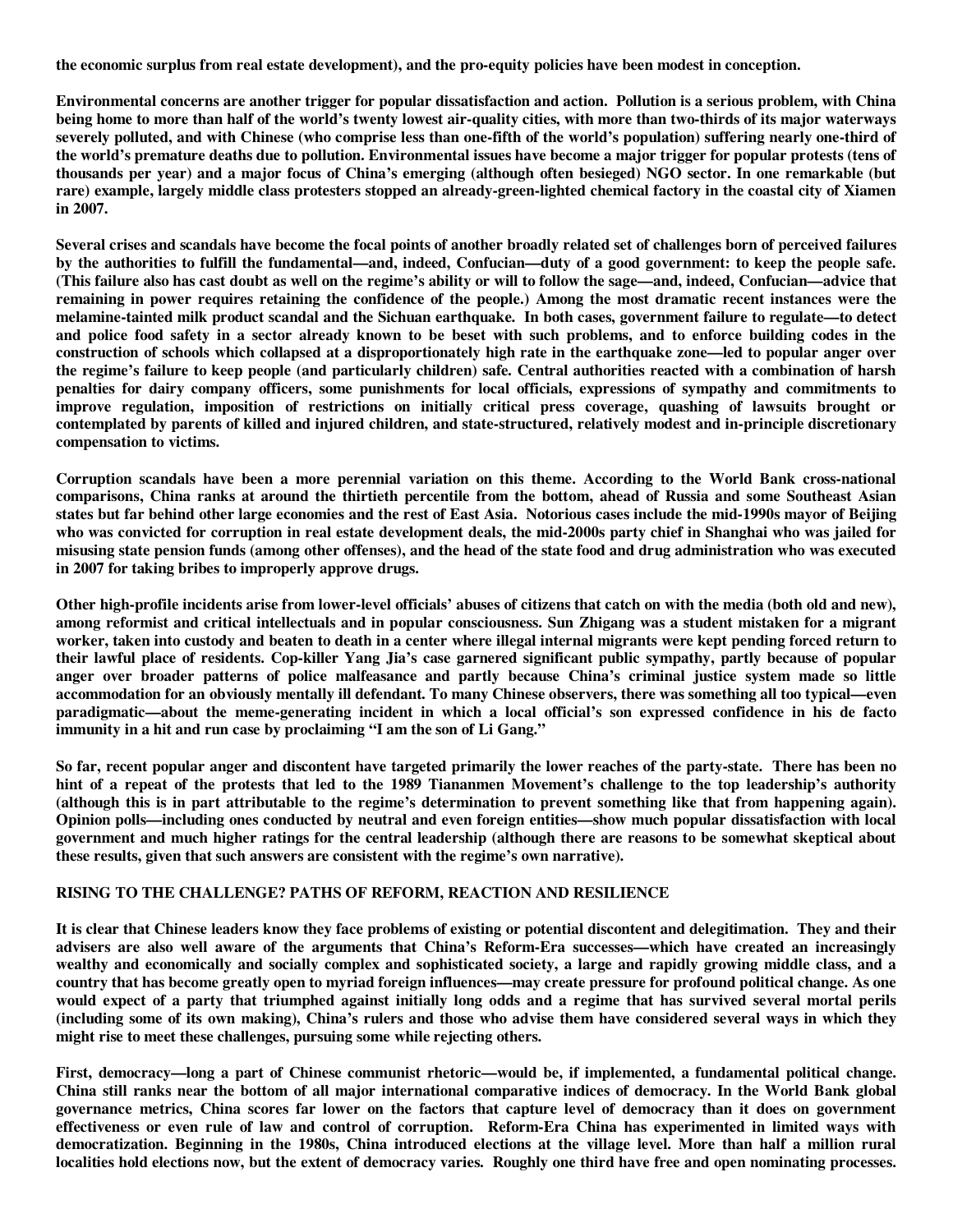**Under half have secret ballots. Less than three-quarters have an open count of ballots. Incumbents and orthodox candidates have clear advantages and high success rates. Still, the elections often do offer means for monitoring and checking poor or abusive governance at the local levels. The village election model has not been extended to higher levels of governance. The focus of grassroots democratization in very recent years has shifted somewhat away from elections and toward other stillmodest and largely experimental or fragmentary reforms, including: deliberative or consultative democracy—the opportunity for groups of residents to discuss at length budgets and expenditures (and sometimes other issues) with officials; or open governance initiatives to make government operations, decisions and rules more transparent to citizens; or opportunities for public input through hearings and comments on proposed laws and rules.** 

**For slightly higher levels of government, including the county-level people's congresses and higher-level people's congresses, there has been little progress toward democracy. Unofficial and heterodox candidates have faced impediments, harassment and retribution. Their numbers have been small and their prospects for success dismal. For the National People's Congress, perhaps the most noteworthy democratic structural change was the elimination of a "rotten borough" system that had entailed severe underrepresentation of rural residents.** 

**Advocates for more systematic and thoroughgoing democratic change have faced a severely hostile environment, with some of the most prominent and ardent facing lengthy prison terms. Examples include essayist Wei Jingsheng from the late 1970s Democracy Wall movement, several intellectuals and student leaders who inspired or steered the 1989 Tiananmen movement, and co-author of Charter '08 (a 2008 blueprint for constitutional and democratic reform) and Nobel Peace Prize winner Liu Xiaobo. As noted earlier, the top leadership has rejected Western-style electoral democracy, separation of powers and a fullfledged multi-party system as unsuited to China and a foreign plot to "peacefully evolve" China. They have instead favored strategies of coopting emerging economic elites and intellectuals, or pursuing only loosely institutionalized and limited democratization within the existing communist-party dominated authoritarian structure (the so-called "intra-party democracy" agenda). The question for the future is whether China can remain an exception to the pattern of changes seen elsewhere: strong pressures for democratization that have accompanied the attainment of relatively high levels of affluence elsewhere and that succeeded in achieving relatively peaceful democratic transformations in several of the states that were exemplars of the East Asian Model of development.** 

 **Second, movement toward the rule of law or at least rule by law has been another path of partial reform, whether as complement to, or substitute for, possible democratic change. China now ranks not far below median in the World Bank governance indicators for the rule of law. It ranks above average for its lower-middle (per capita) income group. By any measure there has been a vast expansion of law, legality and the legal system in contemporary China. Several million citizens each year bring civil law suits. Judgments are enforced at a rate that is troublingly low (below half) but that is consistent with what one finds in ostensibly robust legal systems elsewhere. Around 100,000 citizens sue the Chinese state annually under a law that permits administrative litigation against government entities, and they prevail at a rate that compares favorably to that of many systems in the West. Millions invoke legal rights and legal rules through the more informal processes of letters and visits and the like.** 

**But these positive aspects are only part of the story. By the later years of the Hu Jintao administration, judicial policy had shifted toward taking policy and mass opinion into account alongside the law, and courts and potential litigants were pressed to handle disputes through informal mediation. High plaintiff success rates in the relatively small number of administrative law suits during the Reform Era may reflect that only the most serious and most winnable cases are brought in a system where reports of retaliation for challenging local authorities remain a problem. Problems of underenforcement and poor implementation plague some aspects of the system. The judiciary faces challenges of limited competence, resources, honesty and autonomy.** 

**The quality of courts and lawyers is highly uneven, varying across more developed and less developed regions. The level of legality varies across highly political and more ordinary, often economic subject matters. It also varies across cases involving parties that are more or less tightly connected to—or influential with, or economically important for—local authorities. Those authorities can and do engage in "local protectionism" and other rule-of-law-undermining practices through their exercise of various levels of influence over courts, through party organs within the courts, party and government bodies that oversee the judiciary, and the government's control over judicial purse-strings.** 

**Constituencies and social and economic forces favoring greater rule of law are formidable and likely durable: the functional demands of a complex and globalized economy; a rising middle class seeking and expecting autonomy and security; a fastgrowing cadre of law-minded lawyers, judges and legally trained intellectuals; "winners" in China's reforms who see law as a means for protecting their gains; and "losers" who see law as a means for redress and social justice. But these all face stillformidable resistance and pushback from a regime that sees a robustly independent judiciary and legal system as possible means to a "color revolution" and legal intellectuals and activist lawyers as particularly nettlesome critics.** 

**Third, China's leaders show signs of returning to a new version of an old tool: ideology. While old-style Maoist or communist doctrine now fails to move a jaundiced public, other ideas and ideals still can. These include, most prominently, nationalism.**